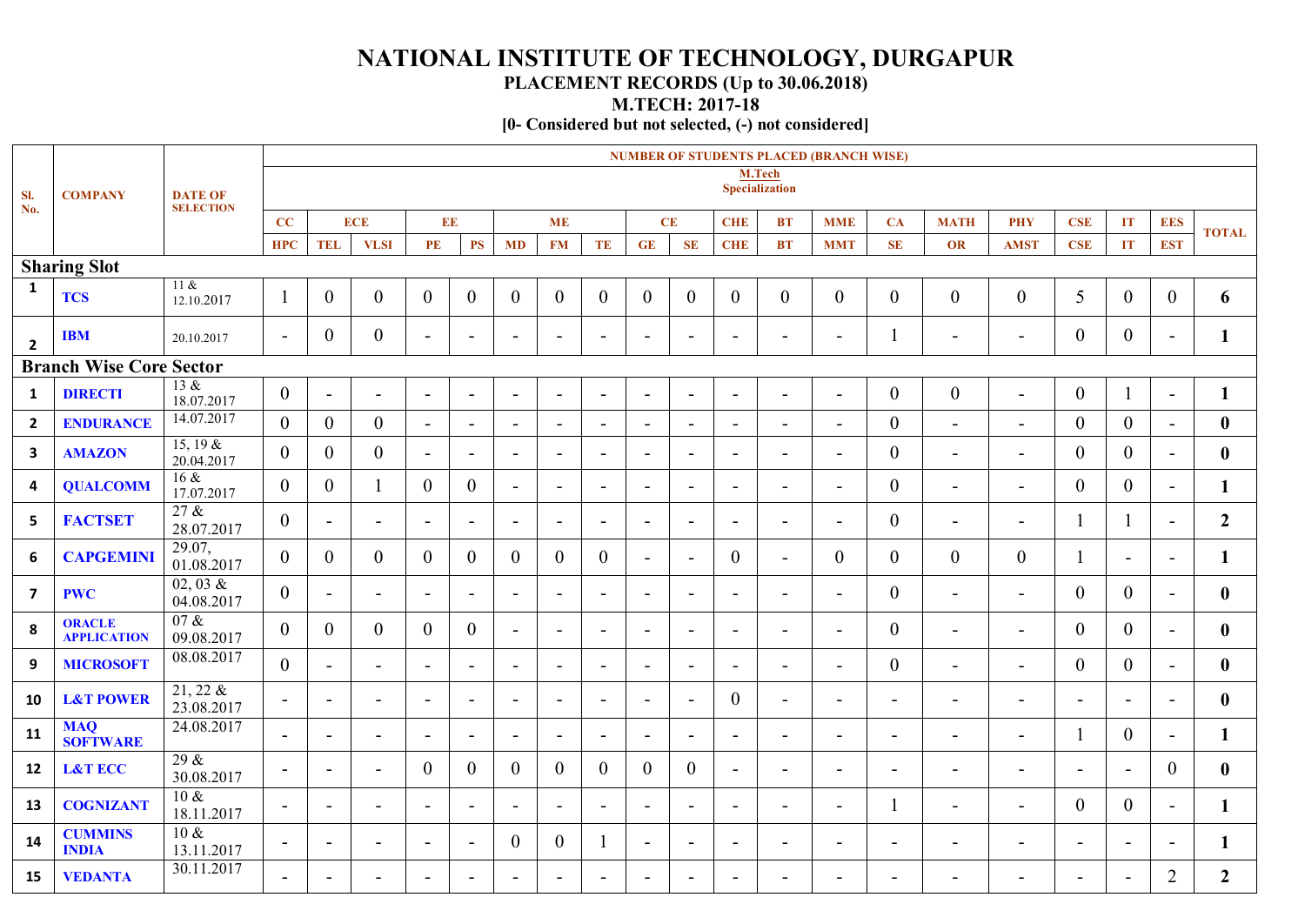|            |                                        | <b>DATE OF</b><br><b>SELECTION</b> | <b>NUMBER OF STUDENTS PLACED (BRANCH WISE)</b> |                          |                          |                          |                          |                          |                          |                          |                          |                          |                          |                                 |                              |                          |                          |                          |                          |                          |                          |                         |
|------------|----------------------------------------|------------------------------------|------------------------------------------------|--------------------------|--------------------------|--------------------------|--------------------------|--------------------------|--------------------------|--------------------------|--------------------------|--------------------------|--------------------------|---------------------------------|------------------------------|--------------------------|--------------------------|--------------------------|--------------------------|--------------------------|--------------------------|-------------------------|
| SI.<br>No. | <b>COMPANY</b>                         |                                    |                                                |                          |                          |                          |                          |                          |                          |                          |                          |                          |                          | M.Tech<br><b>Specialization</b> |                              |                          |                          |                          |                          |                          |                          |                         |
|            |                                        |                                    |                                                |                          |                          |                          |                          |                          |                          |                          |                          |                          |                          |                                 |                              |                          |                          |                          |                          |                          |                          |                         |
|            |                                        |                                    | CC                                             |                          | <b>ECE</b>               | EE                       |                          |                          | <b>ME</b>                |                          | CE                       |                          | <b>CHE</b>               | <b>BT</b>                       | <b>MME</b>                   | CA                       | <b>MATH</b>              | <b>PHY</b>               | <b>CSE</b>               | IT                       | <b>EES</b>               | <b>TOTAL</b>            |
|            |                                        |                                    | <b>HPC</b>                                     | <b>TEL</b>               | <b>VLSI</b>              | PE                       | PS                       | <b>MD</b>                | <b>FM</b>                | TE                       | <b>GE</b>                | <b>SE</b>                | <b>CHE</b>               | <b>BT</b>                       | <b>MMT</b>                   | SE                       | OR                       | <b>AMST</b>              | <b>CSE</b>               | IT                       | <b>EST</b>               |                         |
| 16         | <b>SANKALP</b><br><b>SEMICONDUCTOR</b> | 08.12.2017                         | $\blacksquare$                                 | $\overline{0}$           | $\overline{2}$           | $\theta$                 | $\overline{0}$           | $\overline{\phantom{a}}$ | $\overline{\phantom{a}}$ | $\blacksquare$           | $\overline{\phantom{a}}$ | $\overline{\phantom{0}}$ | $\blacksquare$           | $\overline{a}$                  | $\blacksquare$               | $\blacksquare$           | $\blacksquare$           | $\overline{\phantom{a}}$ | $\blacksquare$           | $\overline{\phantom{a}}$ | ٠                        | $\overline{2}$          |
| 17         | <b>PATHFINDER</b>                      | 11.12.2017                         | $\overline{0}$                                 | $\theta$                 | $\theta$                 | $\Omega$                 | $\theta$                 | $\overline{0}$           | $\theta$                 |                          | $\theta$                 | $\theta$                 | $\overline{0}$           | $\mathbf{0}$                    | $\theta$                     | $\theta$                 | $\boldsymbol{0}$         | $\overline{0}$           | $\overline{0}$           | $\theta$                 | $\theta$                 | $\mathbf{1}$            |
| 18         | <b>INTAS</b>                           | 13, 15 $&$<br>18.12.2017           | $\blacksquare$                                 | $\overline{\phantom{a}}$ |                          | $\overline{\phantom{a}}$ | $\overline{\phantom{a}}$ | $\blacksquare$           | $\overline{\phantom{a}}$ | $\overline{\phantom{a}}$ | $\overline{\phantom{0}}$ | $\overline{\phantom{a}}$ | $\blacksquare$           | $\overline{3}$                  | $\blacksquare$               | $\overline{\phantom{a}}$ | $\blacksquare$           | $\overline{\phantom{a}}$ | $\overline{\phantom{a}}$ | $\overline{\phantom{a}}$ | ۰                        | $\mathbf{3}$            |
| 19         | <b>TEJAS</b><br><b>NETWORKS</b>        | 18.12.2017                         | $\blacksquare$                                 | $\theta$                 | $\theta$                 | $\overline{\phantom{0}}$ | $\blacksquare$           | $\blacksquare$           | $\overline{\phantom{a}}$ | $\blacksquare$           | $\overline{\phantom{a}}$ | $\blacksquare$           | $\overline{\phantom{a}}$ | $\overline{a}$                  | $\blacksquare$               | $\blacksquare$           | $\overline{\phantom{0}}$ | $\blacksquare$           | $\overline{0}$           |                          | $\blacksquare$           | $\mathbf{1}$            |
| 20         | <b>RESONANCE</b>                       | 26.12.2017                         | $\theta$                                       | 0                        | $\Omega$                 | $\Omega$                 | $\theta$                 | $\Omega$                 | $\Omega$                 | $\theta$                 | $\theta$                 | $\theta$                 | $\overline{0}$           | $\overline{0}$                  | $\theta$                     | $\Omega$                 | $\theta$                 | $\boldsymbol{0}$         | $\theta$                 | $\theta$                 | $\theta$                 | $\mathbf{0}$            |
| 21         | <b>DXCORR</b>                          | 13.01.2018                         | $\overline{\phantom{a}}$                       | $\theta$                 | $\overline{4}$           | $\blacksquare$           | $\blacksquare$           | $\sim$                   | $\overline{\phantom{a}}$ | $\overline{\phantom{a}}$ | $\blacksquare$           | $\overline{\phantom{a}}$ | $\blacksquare$           | $\overline{\phantom{a}}$        | $\qquad \qquad \blacksquare$ |                          | -                        | $\overline{\phantom{a}}$ | $\overline{0}$           | Ξ.                       | $\overline{\phantom{a}}$ | $\overline{\mathbf{4}}$ |
| 23         | <b>PARUL</b><br><b>UNIVERSITY</b>      | 24 &<br>29.01.2018                 | $\overline{\phantom{a}}$                       | $\overline{\phantom{0}}$ |                          | ÷.                       | $\overline{\phantom{a}}$ | $\overline{\phantom{0}}$ | $\overline{\phantom{a}}$ | ٠                        |                          | $\overline{\phantom{0}}$ | $\overline{0}$           | $\blacksquare$                  | $\blacksquare$               |                          | $\blacksquare$           | $\overline{\phantom{a}}$ | $\overline{0}$           | $\Omega$                 | ٠                        | $\mathbf{0}$            |
| 22         | <b>WIPRO</b>                           | 01 &<br>02.02.2018                 | $\overline{\phantom{a}}$                       | $\theta$                 | $\theta$                 | $\theta$                 | $\theta$                 | $\blacksquare$           | $\overline{\phantom{a}}$ | $\blacksquare$           | $\blacksquare$           | $\overline{\phantom{0}}$ | $\blacksquare$           | $\overline{\phantom{a}}$        | $\blacksquare$               | $\theta$                 | $\blacksquare$           | $\overline{\phantom{a}}$ | $\overline{0}$           | $\theta$                 | ÷.                       | $\mathbf{0}$            |
| 24         | <b>AZIM</b><br><b>PREMJI</b>           | 13.02.2018                         | $\blacksquare$                                 | $\overline{0}$           | $\overline{0}$           | $\theta$                 | $\overline{0}$           | $\theta$                 | $\theta$                 | $\overline{0}$           | $\blacksquare$           | $\blacksquare$           | $\overline{0}$           | $\overline{0}$                  | $\theta$                     | $\theta$                 | $\boldsymbol{0}$         | $\boldsymbol{0}$         | $\blacksquare$           | $\overline{\phantom{a}}$ | ٠                        | $\mathbf{0}$            |
| 25         | <b>S. R. PATEL</b>                     | 13.02.2018                         | $\blacksquare$                                 | $\overline{\phantom{a}}$ | Ξ.                       | $\blacksquare$           | $\overline{\phantom{a}}$ | $\theta$                 | $\theta$                 | $\theta$                 | $\theta$                 | $\theta$                 | $\blacksquare$           | $\overline{\phantom{a}}$        | $\overline{\phantom{a}}$     | $\blacksquare$           | $\blacksquare$           | $\overline{\phantom{a}}$ | $\overline{0}$           | $\blacksquare$           | $\overline{\phantom{a}}$ | $\bf{0}$                |
| 26         | <b>GATE</b><br><b>ACADEMY</b>          | 15.02.2018                         | $\blacksquare$                                 | $\overline{\phantom{0}}$ | $\overline{\phantom{0}}$ | $\sim$                   | $\blacksquare$           | $\theta$                 | $\Omega$                 | $\theta$                 | $\overline{\phantom{a}}$ | $\overline{\phantom{a}}$ | $\sim$                   | $\overline{a}$                  | $\blacksquare$               | $\blacksquare$           | $\blacksquare$           | $\blacksquare$           | $\blacksquare$           | $\sim$                   | $\blacksquare$           | $\mathbf{0}$            |
| 27         | <b>C. V. RAMAN</b>                     | $25 \&$<br>26.02.2018              |                                                | $\theta$                 | $\theta$                 |                          | -1                       |                          | $\Omega$                 | $\overline{4}$           | $\overline{0}$           |                          | $\overline{0}$           | $\overline{\phantom{0}}$        | $\blacksquare$               |                          | $\overline{a}$           | $\blacksquare$           |                          | $\theta$                 |                          | 12                      |
| 28         | <b>STELLARIX</b>                       | 22.05.2018                         | $\blacksquare$                                 |                          | $\blacksquare$           | $\overline{\phantom{a}}$ | $\overline{\phantom{a}}$ | $\overline{\phantom{a}}$ | $\overline{\phantom{a}}$ | $\sim$                   | $\overline{\phantom{a}}$ | $\overline{\phantom{a}}$ | $\overline{\phantom{a}}$ | $\blacksquare$                  | $\blacksquare$               | $\overline{\phantom{a}}$ | $\overline{a}$           | $\overline{\phantom{a}}$ | $\blacksquare$           | $\sim$                   | $\blacksquare$           | $\mathbf{1}$            |
|            | <b>Strength</b>                        |                                    | 8                                              | 18                       | 18                       | 17                       | 15                       | 12                       | 17                       | 16                       | 15                       | 13                       | <b>12</b>                | 22                              | 9                            | 10                       | 8                        | 8                        | 17                       | 11                       | 16                       | 262                     |
|            | <b>Total Placed</b>                    |                                    | $\overline{2}$                                 |                          | 7                        | -1                       | 1                        | л.                       | $\mathbf{0}$             | 6                        | $\mathbf{0}$             |                          | $\mathbf{0}$             | $\mathbf{3}$                    | $\mathbf{0}$                 | $3^{\circ}$              | $\mathbf{0}$             | $\bf{0}$                 | 8                        | $\mathbf{3}$             | $\mathbf{3}$             | 40                      |
|            | <b>Total Job Offered</b>               |                                    | $\overline{2}$                                 | 1                        | 7                        | -1                       | 1                        | 1                        | $\mathbf{0}$             | 6                        | $\mathbf{0}$             |                          | $\mathbf{0}$             | $\mathbf{3}$                    | $\mathbf{0}$                 | 3                        | $\mathbf{0}$             | $\mathbf{0}$             | 9                        | $\mathbf{3}$             | 3                        | 41                      |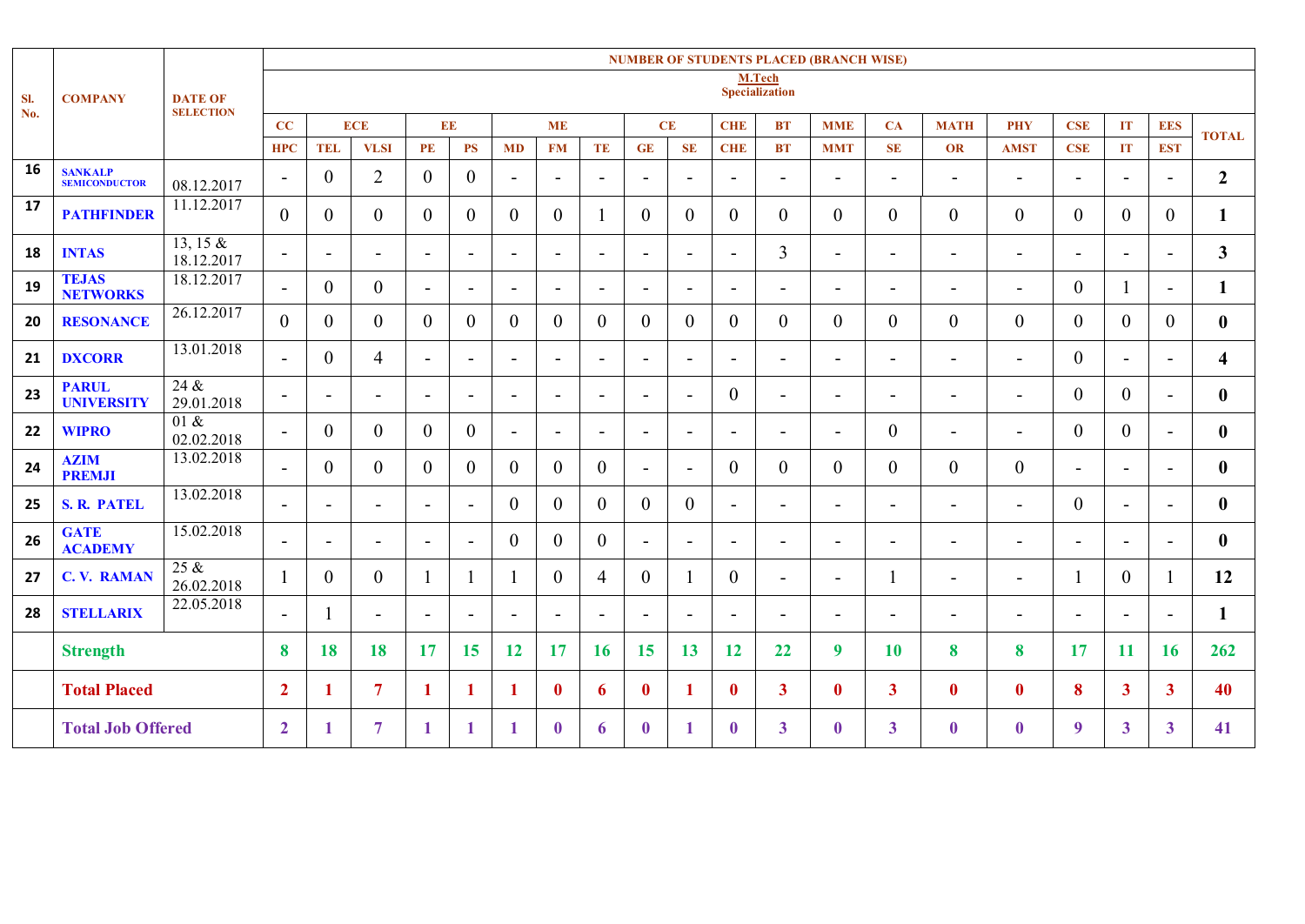## **NATIONAL INSTITUTE OF TECHNOLOGY, DURGAPUR PLACEMENT RECORDS (Up to 30.06.2018) MCA: 2017-18**

**[0- Considered but not selected]**

| Sl. No.                 | <b>COMPANY</b>           | <b>DATE OF SELECTION</b> | <b>NUMBER OF STUDENTS PLACED</b> |
|-------------------------|--------------------------|--------------------------|----------------------------------|
| 1                       | <b>DIRECTI</b>           | 13 & 18.07.2017          | $\bf{0}$                         |
| $\overline{2}$          | <b>AMAZON</b>            | 15, 19 & 20.04.2017      | $\bf{0}$                         |
| $\mathbf{3}$            | <b>TECHRACERS</b>        | 05.08.2017               | $\bf{0}$                         |
| $\overline{\mathbf{4}}$ | <b>MICROSOFT</b>         | 08.08.2017               | $\bf{0}$                         |
| $5\overline{)}$         | <b>INTELLECT DESIGN</b>  | 24.08.2017               | $\overline{\mathbf{4}}$          |
| 6                       | <b>MAQ SOFTWARE</b>      | 24.08 & 06.09.2017       | 1                                |
| $\overline{7}$          | <b>MPHASIS</b>           | 29 & 30.08.2017          | $\bf{0}$                         |
| 8                       | <b>OFSS</b>              | 06 & 15.09.2017          | $\overline{\mathbf{4}}$          |
| 9                       | <b>J.P. MORGAN</b>       | 04 & 05.10.2017          | $\mathbf{2}$                     |
| 10                      | <b>TCS</b>               | 11 & 12.10.2017          | 5                                |
| 11                      | <b>IBM</b>               | 20.10.2017               | $\bf{0}$                         |
| 12                      | <b>KESTE SOFTWARE</b>    | 06.11.2017               | 1                                |
| 13                      | <b>M-JUNCTION</b>        | 13 & 14.02.2018          | 1                                |
| 14                      | <b>THERMAX</b>           | 05 & 07.03.2018          |                                  |
| 15                      | <b>AMDOCS</b>            | 07 & 08.04.2018          | 1                                |
| 16                      | <b>MAHINDRA COMVIVA</b>  | 02.05.2018               | $\mathbf{1}$                     |
|                         | <b>Eligible Students</b> |                          | 70                               |
|                         | <b>Total Placed</b>      |                          | 21                               |
|                         | <b>Total Job Offered</b> |                          | 21                               |